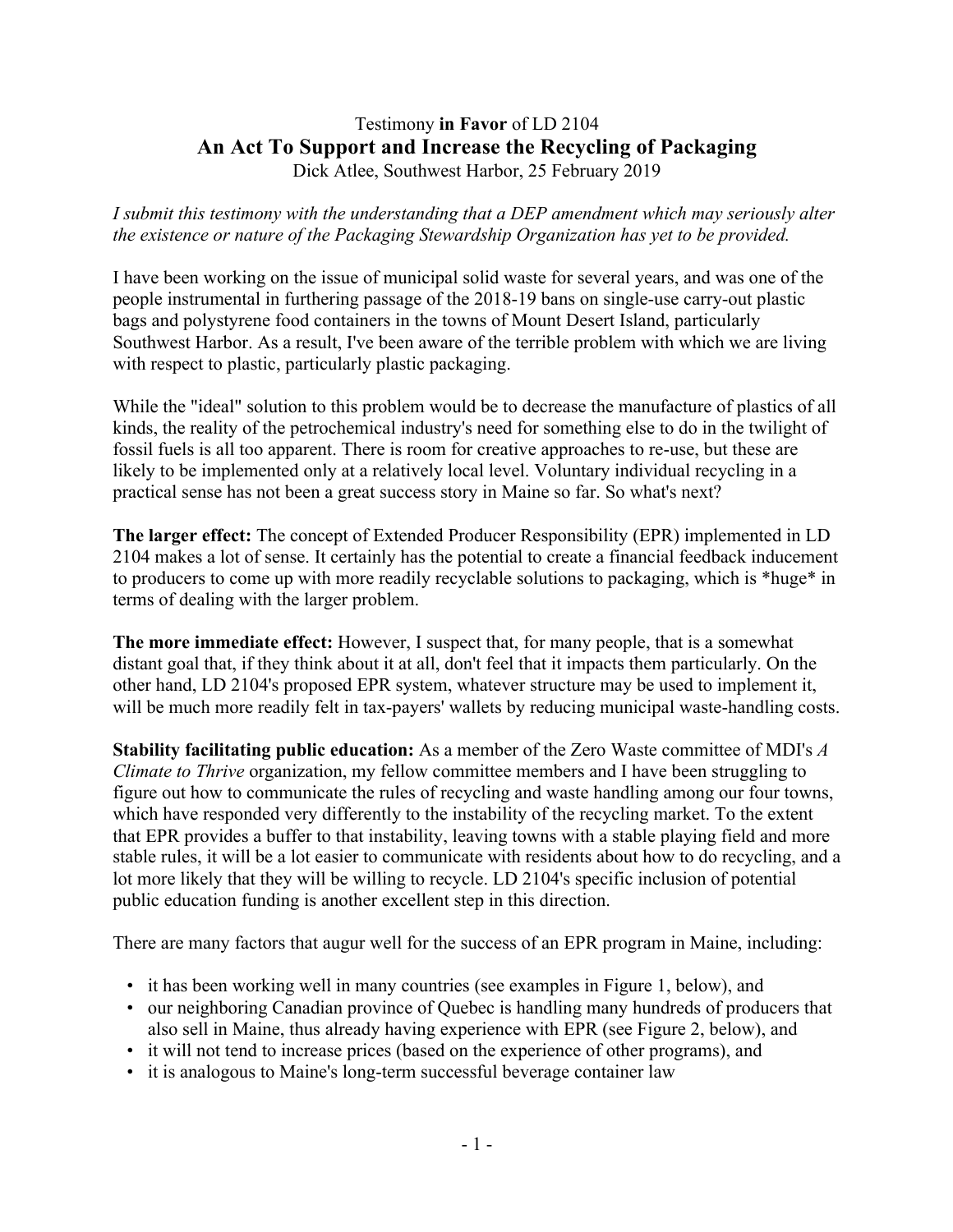I imagine that there will be significant pushback from producers, but I hope that the fact that they are already managing to live quite well with this type of law in many places should reduce the significance of that opposition as you consider this legislation.

Thanks very much for your consideration.

Dick Atte

**Figure 1 Comparison of EPR in Canada, Several European Countries and Maine Potential**

| <b>Jurisdiction</b>        | <b>Years</b> in<br><b>Place</b> | <b>Net Cost of Program</b><br>$(2017)^*$ | People<br><b>Served</b> | Number of<br><b>Producers</b> | 2017 Annual Per<br>Capita Cost(USD) | Percent<br><b>Taxpayers</b><br>Pay | <b>Recovery</b><br>Rate |
|----------------------------|---------------------------------|------------------------------------------|-------------------------|-------------------------------|-------------------------------------|------------------------------------|-------------------------|
| Belgium                    | 30                              | € 144,300,000                            | 11,000,000              | 5,000                         | \$14.61                             | $0\%$                              | 80%                     |
| France                     | 27                              | 655,000,000                              | 64,850,000              | 22,741                        | \$11.42                             | 20%                                | 70%                     |
| Italy                      | 22                              | € 524,000,000                            | 55,000,000              | 8,500                         | \$10.61                             | 0%                                 | 69.7%                   |
| Ontario                    | 16                              | \$249,809,925 CAD                        | 12,962,740              | 1,800                         | \$14.26                             | 50%                                | 61.3%                   |
| Quebec                     | 15                              | \$151, 700, 000 CAD                      | 8.316.000               | 3,400                         | \$13.05                             | 0%                                 | 63.6%                   |
| Manitoba                   | 9                               | \$26,508, 492 CAD                        | 1,206,492               | 796                           | \$16.26                             | 20%                                | 70.6%                   |
| <b>British</b><br>Columbia | 7                               | \$72, 513, 159 CAD                       | 4,566,371               | 1,176                         | \$11.75                             | 0%                                 | 74.5%                   |
| Saskatchewan               | 3                               | \$5,770,209 CAD                          | 846,804                 | 553                           | \$5.04                              | 25%                                | 72.8%                   |
| <b>MAINE</b>               | N/A                             | \$16,000,000-<br>\$17,500,000**          | 1,340,000               | 0                             | \$11.04-\$13.06*                    | 100%                               | $<$ 36%**               |

*— Natural Resources Council of Maine*

\* **Net cost:** Non-Maine figures are annual costs reported by the Producer Responsibility Organizations in the various jurisdictions; Maine figures are estimates from Maine DEP's Annual Product Stewardship Report.

**Countries with EPR for Packaging laws:** Albania, Austria, Belarus, Belgium, Bosnia & Herzegovina, Brazil, Bulgaria, Cameroon, Canada, Croatia, Cyprus, Czech Republic, Denmark, Estonia, Finland, France, Germany, Greece, Hungary, Iceland, Ireland, Italy, Japan, South Korea, Kosovo, Latvia, Liechtenstein, Lithuania, Macedonia, Moldova, Montenegro, Netherlands, Norway, Poland, Portugal, Romania, Russia, Republic of Serbia, Slovakia, Slovenia, South Africa, Spain, Sweden, Tunisia, Turkey, Ukraine, United Kingdom, Vatican